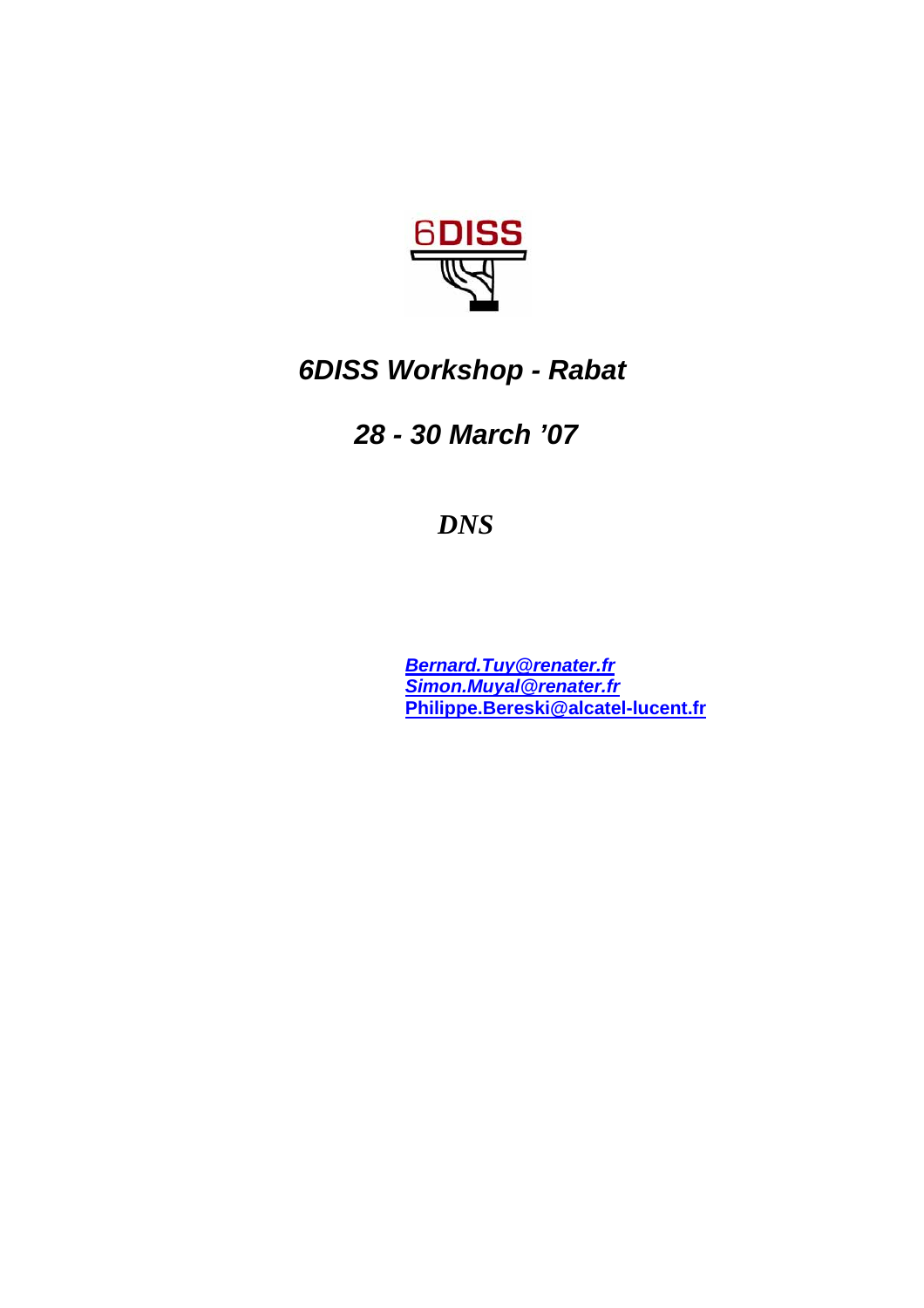# **Laboratory Exercise:** *DNS*

## **Objectives**

In this laboratory exercise you will complete the following tasks:

- *Create a forward zone*
- *Insert IPv6-related records*
- *Do some A and AAAA queries to the server*

## **Visual Objective**

The following figure shows the topology of the current laboratory. This laboratory is similar with the ones on the first day. Now we have a PC performing as a DNS server.



**Figure 1:** Scenario topology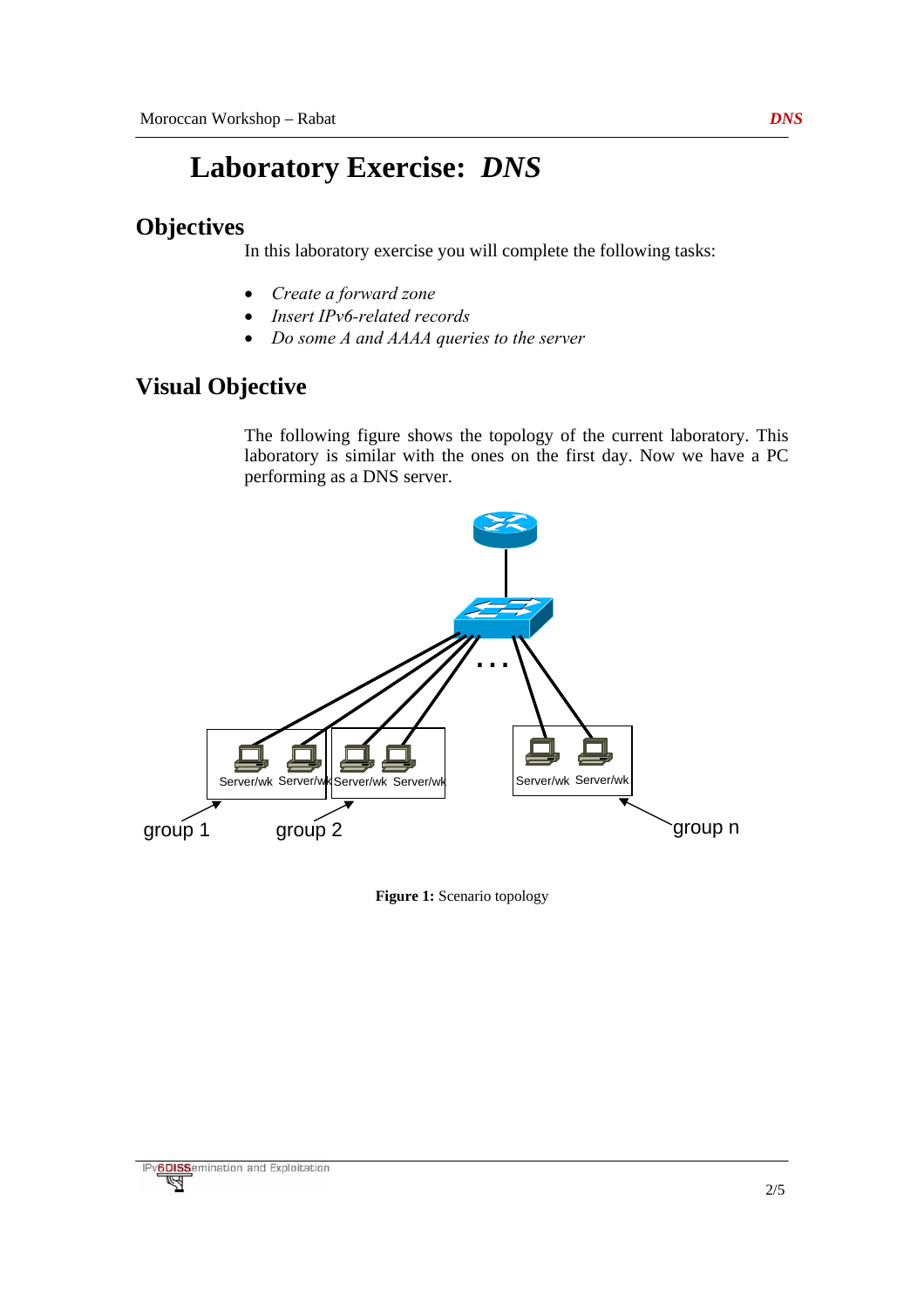## **Setup**

*Your IPv4 address is assigned by DHCPv4.* 

## **Scenario**

*Α laptop with Linux Ubuntu is running BIND 9. The access to the DNS server is allowed via ssh (port 22) at the addresses 2001:DB8:CAFE:1111::53 using the login/password: 6diss/6diss. In the /etc/bind/ directory there are already files with IPv4 DNS (A, PTR) records. Trainees should create the relevant IPv6 DNS (AAAA) records. (Students should have basic knowledge of BIND/DNS)* 

*The DNS server is configured via the /etc/bind/named.conf file. The "forward" files that contain the DNS entries are defined in the /etc/named.conf via the following syntax:* 

#### **Forward zone: Example**

zone "group3.rabat.6diss.org" in { type master; file "/etc/bind/rabat/group3"; };

*In order to add IPv6 DNS entries for PC X in group Y, the zone file groupY.rabat.6diss.org has to be created. (The file /etc/bind/named.conf already contains the appropriate entries.)* 

## **Task 1:** *Create an IPv6 forward zone file and insert IPv6 records*

Complete the following exercise's steps:

- **Step 1**: In **/etc/bind/rabat/** directory of DNS Server create and populate the file correspondent to your zone (group*Y.rabat.6diss.org*). For your host's name use **pcX**. For example: **pc1.group4.rabat.6diss.org** (**Tip:** See configuration examples at the end of the document and group7 file in DNS server)
- **Step 2**: Validate the zone file using the command **named-checkzone**
- **Step 3:** Restart DNS server (**Tip:** In order to restart the DNS server, root privileges are required. DNS will be restarted on-demand by the trainer). Use the command *rndc* specifying your zone.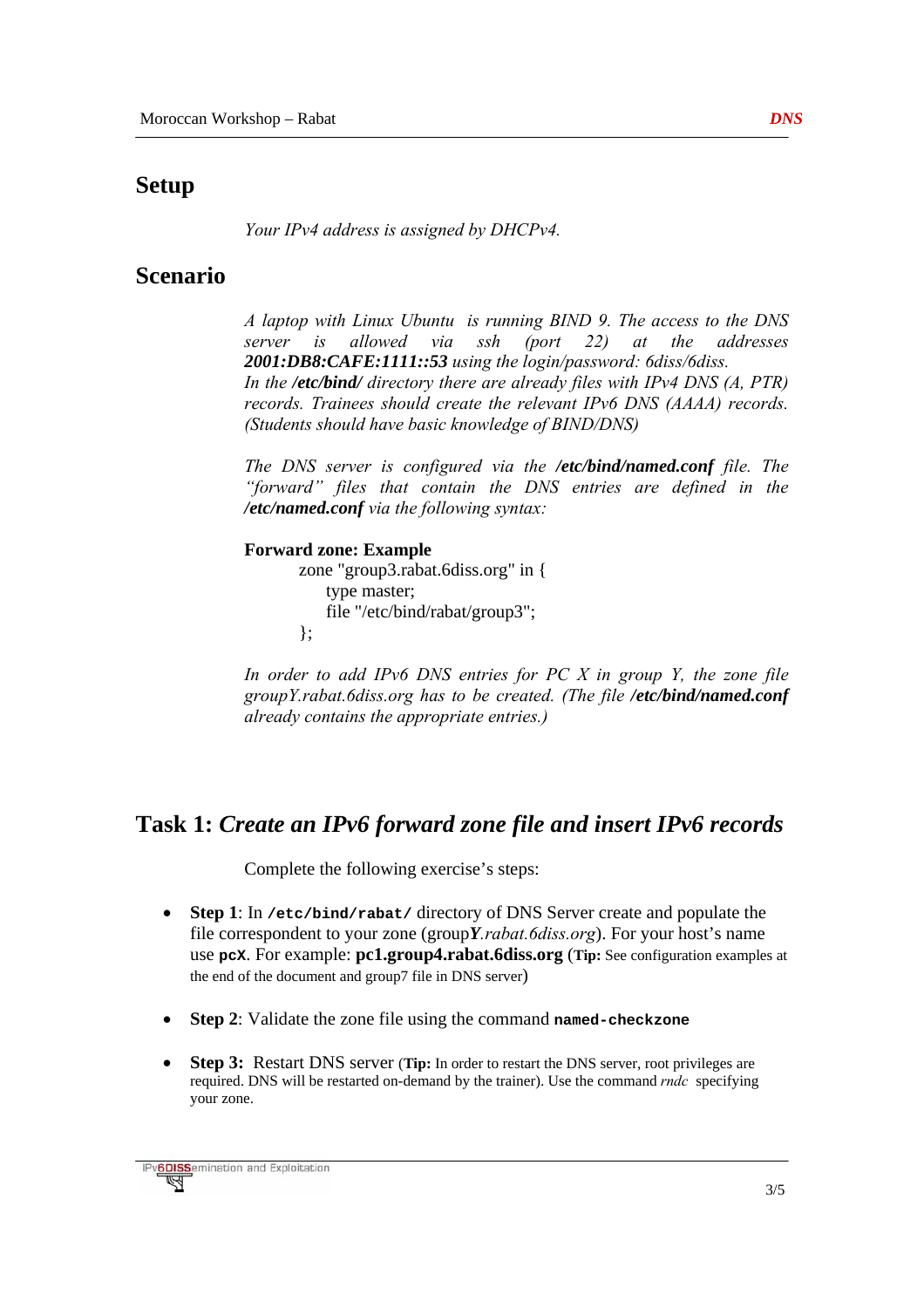• **Step 4:** Validate DNS queries using your lab PC.

## **Summary**

After completing these exercises, you should be able to:

- *Create a forward zone*
- *Insert IPv6 related records*